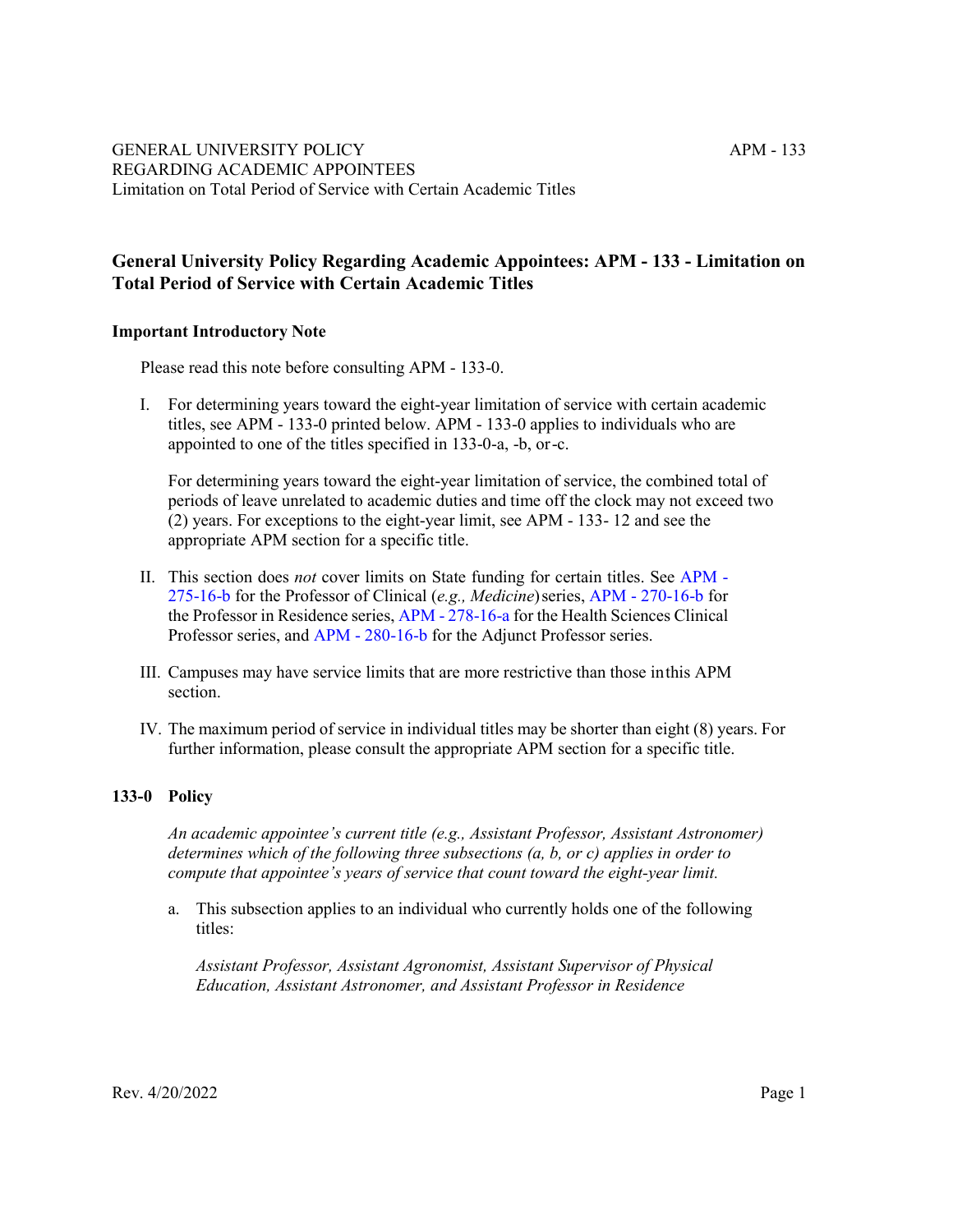Periods of service on any campus of the University of California in any combination of the following titles count toward the eight-year limit in determining the status of an *Assistant Professor* under Regents' [Bylaw 40.3\(c\)](https://regents.universityofcalifornia.edu/governance/bylaws/bl40.html) quoted below:

An Assistant Professor who has completed eight (8) years of service in that title, or in that title in combination with other titles as established by the President, shall not be continued after the eighth year unless promoted to Associate Professor or Professor.

Service in the following titles is also applied to determine the eight-year limit for (1) other *academic appointees who hold a title eligible for tenure review* (i.e., Assistant Agronomist, Assistant Supervisor of Physical Education, Assistant Astronomer); (2) Assistant Professor in Residence, a title that is not eligible for tenure but has the same criteria for appointment and promotion as an Assistant Professor.

#### *Professor series and related titles*

Instructor Assistant Professor Acting Assistant Professor Visiting Assistant Professor Acting Associate Professor Visiting Associate Professor Acting Professor Visiting Professor

#### *Supervisor of Physical Education series*

Junior Supervisor of Physical Education Assistant Supervisor of Physical Education

#### *Professor in Residence series*

Instructor in Residence Assistant Professor in Residence

#### *Astronomer series and related titles*

Junior Astronomer Acting Junior Astronomer Assistant Astronomer Acting Assistant Astronomer Visiting Assistant Astronomer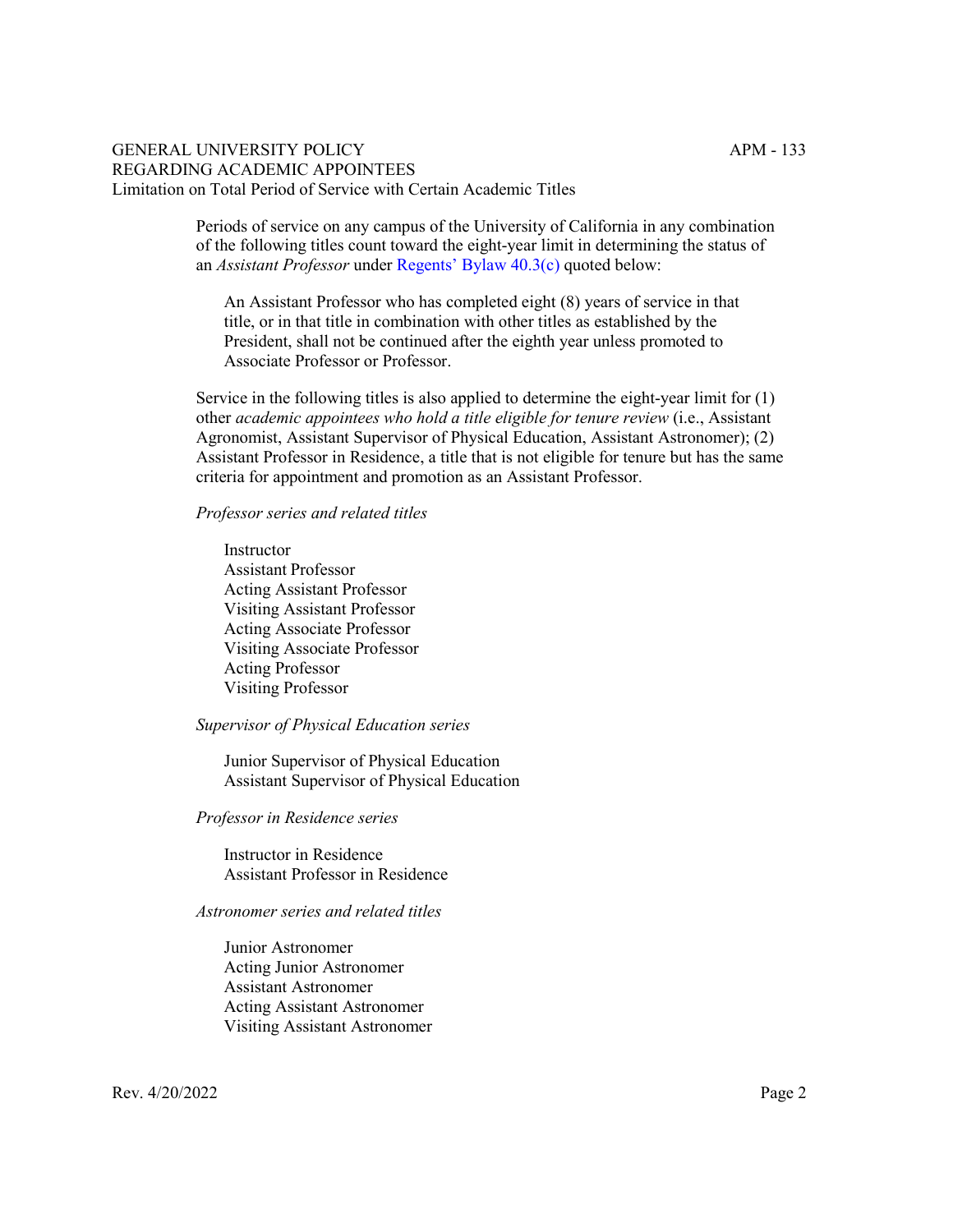*Agronomist in the Agricultural Experiment Station series and related titles*

Junior Agronomist Acting Junior Agronomist Assistant Agronomist Acting Assistant Agronomist Visiting Assistant Agronomist

The following additional provisions apply:

- (1) Unless otherwise indicated in the above list, an appointment at any percentage of time including zero (0) percent counts toward the eight-year limit. Appointments that are zero (0) percent time because the appointee is on leave may be eligible for exclusion. (See APM - 133-17-g.) Some campuses call zero (0) percent appointments "without salary (WOS) appointments."
- (2) For information on temporary transfers, changes of status, and periods of leave in regard to the computation of years of service, see APM - 133-17-g. For information on breaks in service, see APM - 133-17-e.
- (3) In cases where there has been a review of an Assistant Professor or Assistant Professor in Residence and the Chancellor has decided not to continue the individual's appointment in that series, the individual may not be appointed on any campus to certain faculty titles for a period of five (5) years. For a list of these faculty titles, see APM - 133, Appendix A.
- (4) Years of service are calculated over a lifetime on any campus. For example, an individual who previously served as an Assistant Professor and who is appointed as an Assistant Professor on another campus after a break in service of five (5) years will have previous years of service "on the clock" (APM - 133-17-e).
- *b. This subsection applies to a person who holds the title Lecturer with Potential for Security of Employment.*

Periods of service in any combination of the following titles on any campus of the University of California count toward the eight-year limit in determining the status of a *Lecturer with Potential for Security of Employment (PSOE)* appointed at more than fifty percent (50%) time. (Se[e Regents' Bylaw 40.](https://regents.universityofcalifornia.edu/governance/bylaws/bl40.html))

*Security of Employment titles at more than fifty percent (50%) time*

Lecturer with Potential for Security of Employment Acting Lecturer with Potential for Security of Employment Acting Lecturer with Security of Employment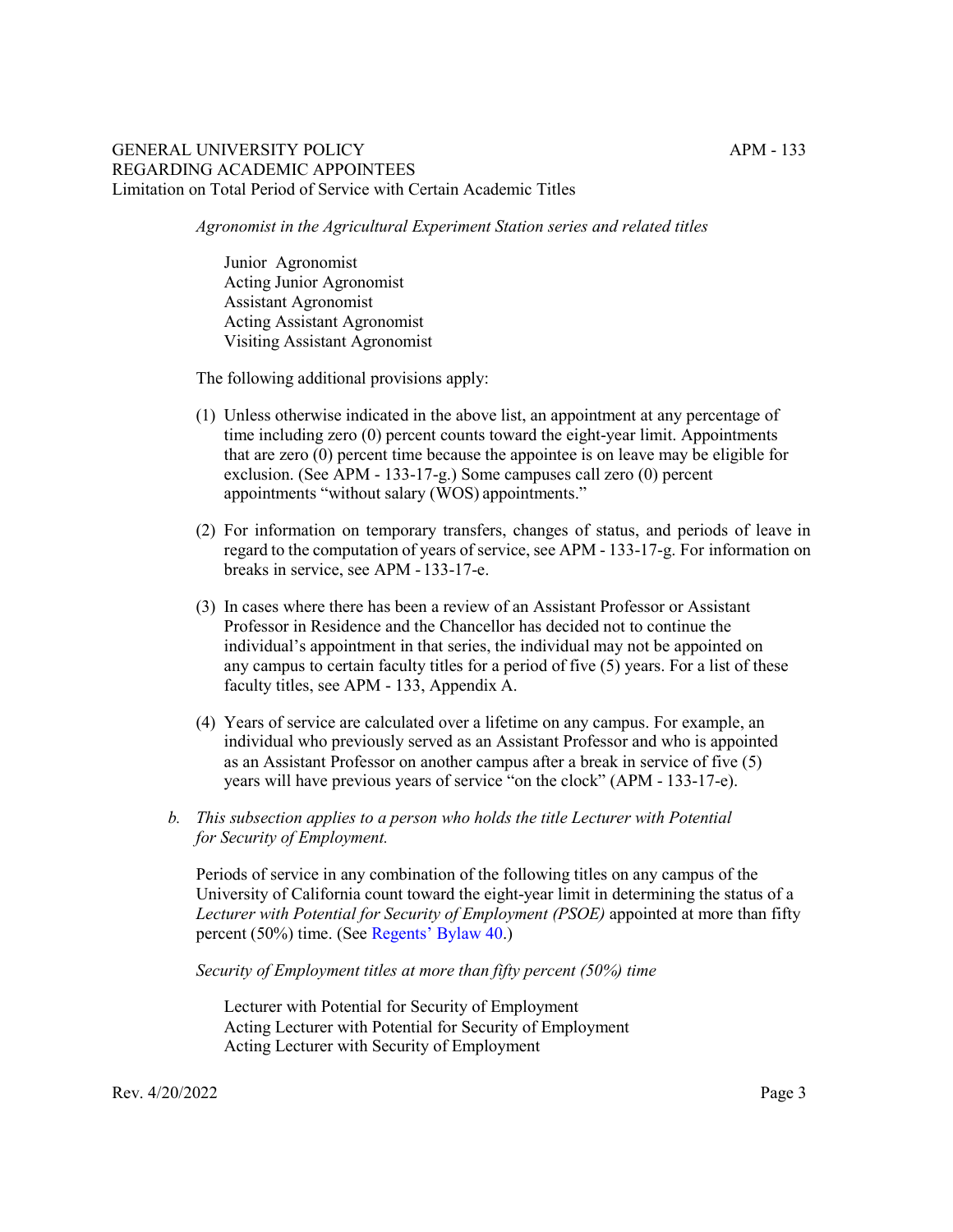Acting Senior Lecturer with Security of Employment

#### *Professor series and related titles*

Instructor Assistant Professor Acting Assistant Professor Visiting Assistant Professor Acting Associate Professor Visiting Associate Professor Acting Professor Visiting Professor

*Professor of Clinical (e.g., Medicine) series*

Assistant Professor of Clinical (e.g., Medicine)

*Health Sciences Clinical Professor series*

Health Sciences Assistant Clinical Professor at more than fifty percent (50%) time

*Supervisor of Physical Education series*

Junior Supervisor of Physical Education Assistant Supervisor of Physical Education

#### *Professor in Residence series*

Instructor in Residence Assistant Professor in Residence

# *Adjunct Professor series*

Adjunct Instructor at more than fifty percent (50%) time Assistant Adjunct Professor at more than fifty percent (50%) time

The following additional provisions apply:

(1) Unless otherwise indicated in the above list, an appointment at any percentage of time including zero percent (0%) counts toward the eight-year limit. Appointments that are zero percent  $(0\%)$  time because the appointee is on leave may be eligible for exclusion. (See APM - 133-17-g.) Some campuses call zero percent (0%) appointments "without salary (WOS) appointments."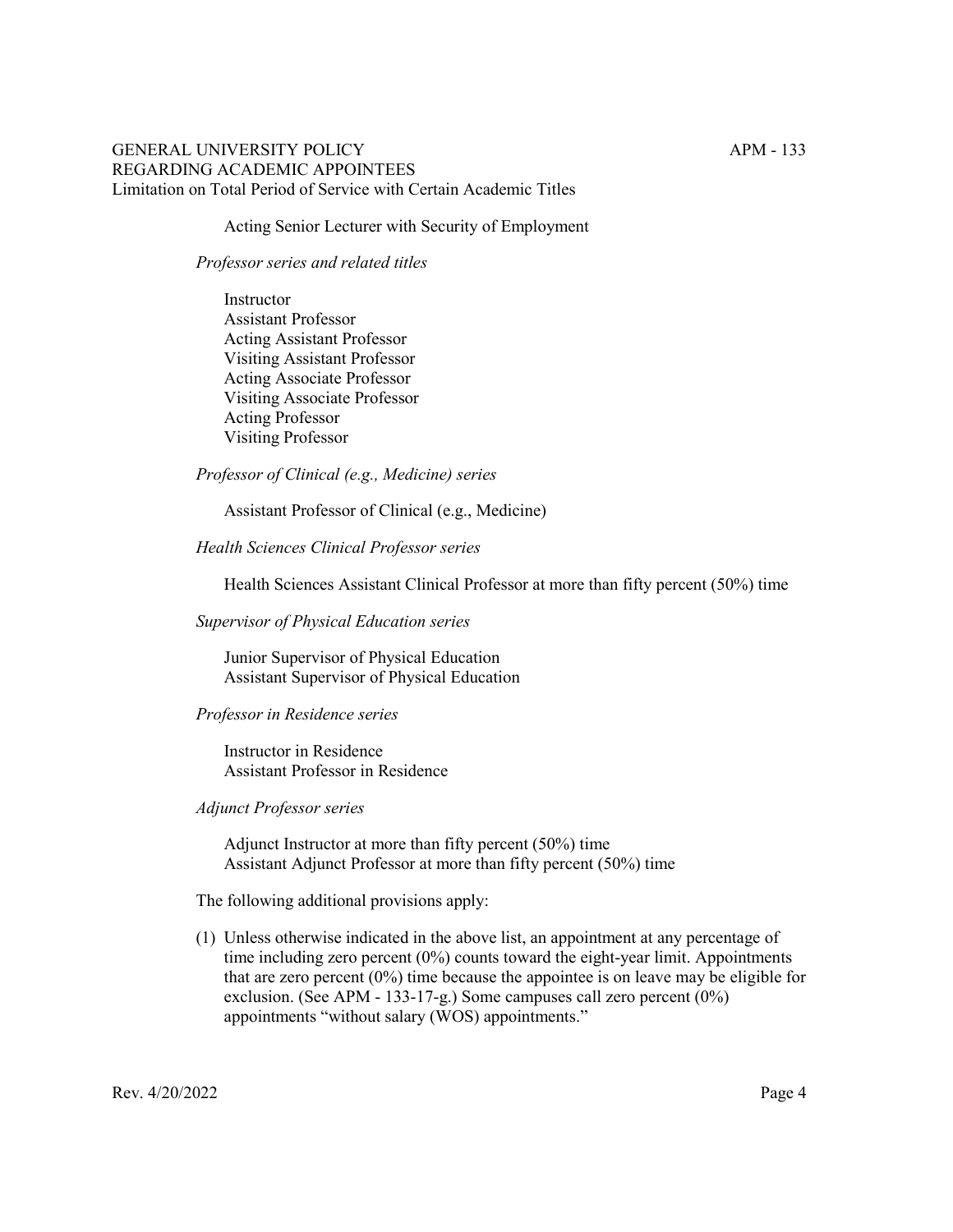- (2) For information on temporary transfers, changes of status, and periods of leave in regard to the computation of years of service, see APM - 133-17-g. For information on breaks in service, see APM - 133-17-e.
- (3) When there has been a review of a Lecturer with Potential for Security of Employment at more than fifty percent (50%) time and the Chancellor has decided not to continue the individual's appointment in that series, the individual may not be appointed on any campus to certain faculty titles for a period of five (5) years. For a list of these faculty titles, see APM - 133, Appendix A.
- (4) Previous years of service as a Lecturer with Potential for Security of Employment count toward the eight-year limit, regardless of campus or a break in service.
- *c. This subsection applies to an appointee who currently holds one of the following titles:*

Instructor, Acting Assistant Professor, Visiting Assistant Professor, Acting Associate Professor, Visiting Associate Professor, Acting Professor, Visiting Professor, Instructor in Residence, Assistant Professor of Clinical (e.g., Medicine), Health Sciences Assistant Clinical Professor at more than fifty percent (50%) time, Junior Supervisor of Physical Education, Adjunct Instructor at more than fifty percent (50%) time, Assistant Adjunct Professor at more than fifty percent (50%) time, Junior Astronomer, Acting Junior Astronomer, Acting Assistant Astronomer, Visiting Assistant Astronomer, Junior Agronomist (A.E.S.), Acting Junior Agronomist (A.E.S.), Acting Assistant Agronomist (A.E.S.), or Visiting Assistant Agronomist (A.E.S.).

Periods of service on any campus of the University of California in any combination of the titles listed below count toward the eight-year limit for the titles above. The maximum period of service in some of the individual titles is shorter than eight (8) years.

## *Professor series and related titles*

Instructor Assistant Professor Acting Assistant Professor Visiting Assistant Professor Acting Associate Professor Visiting Associate Professor Acting Professor Visiting Professor

*Professor of Clinical (e.g., Medicine) series*

Assistant Professor of Clinical (e.g., Medicine)

 $\text{Rev. } 4/20/2022$  Page 5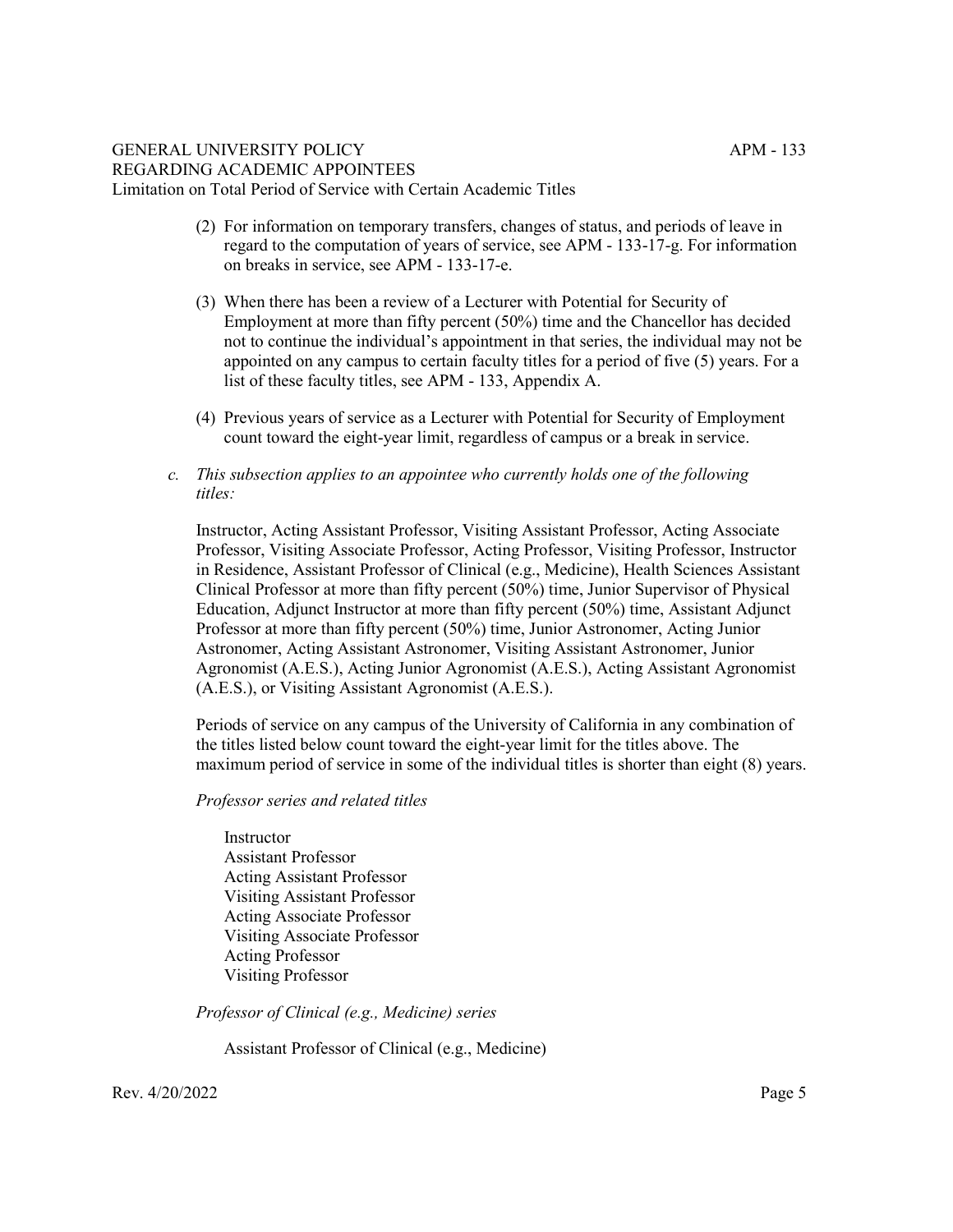## *Health Sciences Clinical Professor series*

Health Sciences Assistant Clinical Professor at more than fifty percent (50%) time

#### *Supervisor of Physical Education series*

Junior Supervisor of Physical Education Assistant Supervisor of Physical Education

#### *Professor in Residence series*

Instructor in Residence Assistant Professor in Residence

## *Adjunct Professor series*

Adjunct Instructor at more than fifty percent (50%) time Assistant Adjunct Professor at more than fifty percent (50%) time

#### *Astronomer series and related titles*

Junior Astronomer Acting Junior Astronomer Assistant Astronomer Acting Assistant Astronomer Visiting Assistant Astronomer

## *Agronomist in the Agricultural Experiment Station and related titles*

Junior Agronomist Acting Junior Agronomist Assistant Agronomist Acting Assistant Agronomist Visiting Assistant Agronomist

#### *Lecturer titles at more than fifty percent (50%) time*

Lecturer Senior Lecturer Lecturer with Potential for Security of Employment

The following provisions apply:

(1) Unless otherwise indicated in the above list, an appointment at any percentage of time, including zero percent  $(0\%)$ , counts toward the eight-year limit. Appointments

Rev. 4/20/2022 Page 6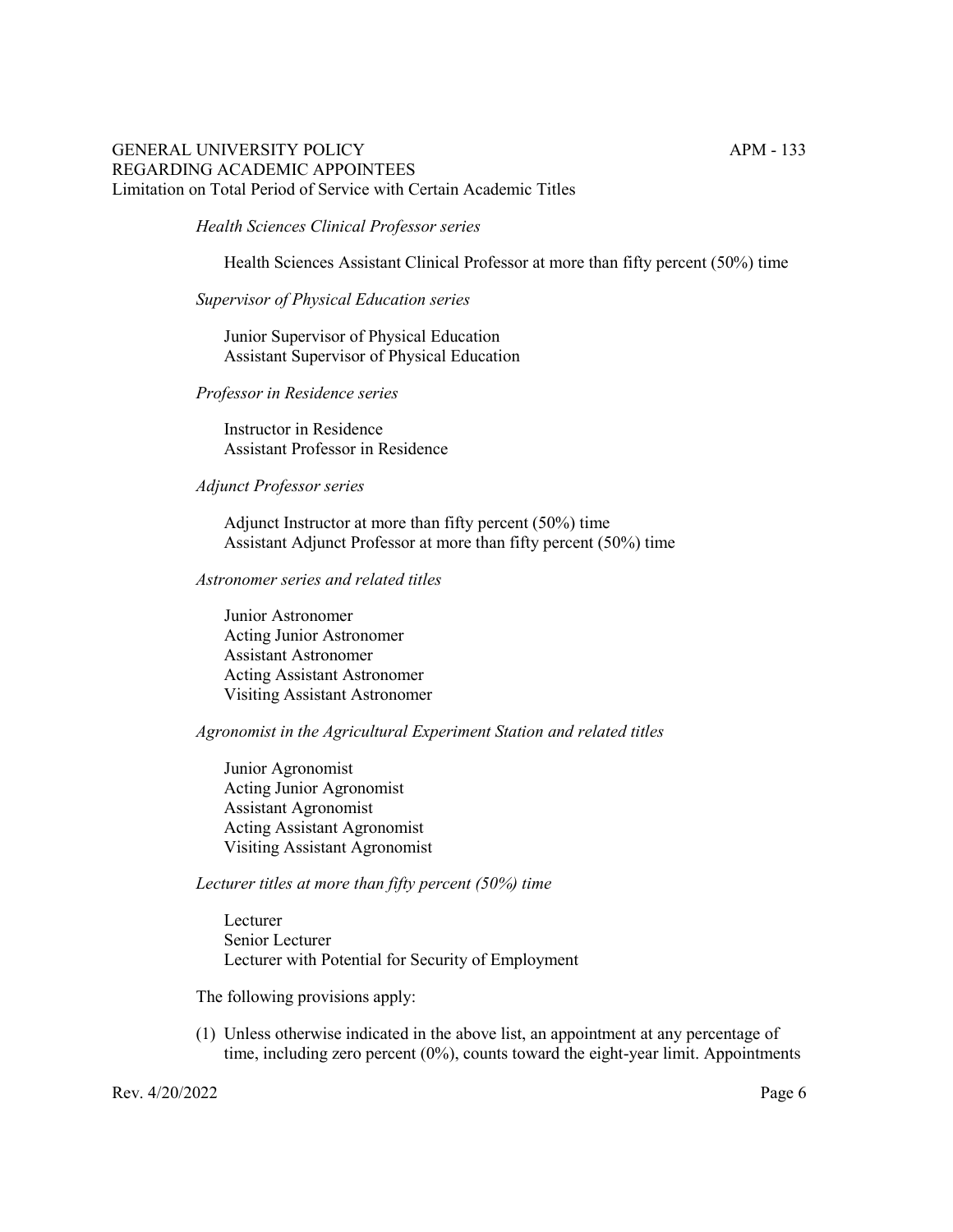that are zero percent  $(0\%)$  because the appointee is on leave may be eligible for exclusion (see APM - 133-17-g). Some campuses call zero percent (0%) appointments "without salary (WOS) appointments."

- (2) For information on temporary transfers, changes of status, and periods of leave in regard to the computation of years of service, see APM - 133-17-g. For information on breaks in service, see APM - 133-17-e.
- (3) For purposes of calculating the eight-year limit, service on any campus of the University of California counts. "On any campus" means "anywhere in the Universitywide system."

# **133-6 Responsibility**

It is the responsibility of the Chancellor to arrange for appropriate reviews so that a decision may be made with regard to the future of the appointee which will assure compliance with APM - 133-0 and such requirements for notice as are set forth in the section of this Manual applicable to the title of the appointee.

# **133-12 Exceptions**

- a. Regents' Bylaws  $40.3(c)$  and  $40.3(d)$  provides that by exception the President may approve appointment of an Assistant Professor or a Lecturer with Potential for Security of Employment beyond the eighth year for no more than two (2) years.
- b. Failure of the Chancellor or designee, through error or oversight, to comply with the provisions of APM - 133-6 as to non-reappointment shall be promptly corrected. In such case, if adequate notice cannot be given, the Chancellor may authorize an additional and terminal appointment in the same title for a period not to exceed one (1) year. Neither the failure to provide the required notice nor the additional appointment shall afford tenure or security of employment. This authority may not be redelegated.

For a person to be promoted to a title that carries tenure or security of employment, the person must hold a title eligible for tenure or security of employment and the Chancellor must make in writing an affirmative decision which stems from a review process that involves consultation with the Academic Senate.

c. Appointment at less than full time to a title listed in APM - 133-0-a while in student status on any campus of the University of California will not count toward the eightyear period of maximum service specified in thatsection.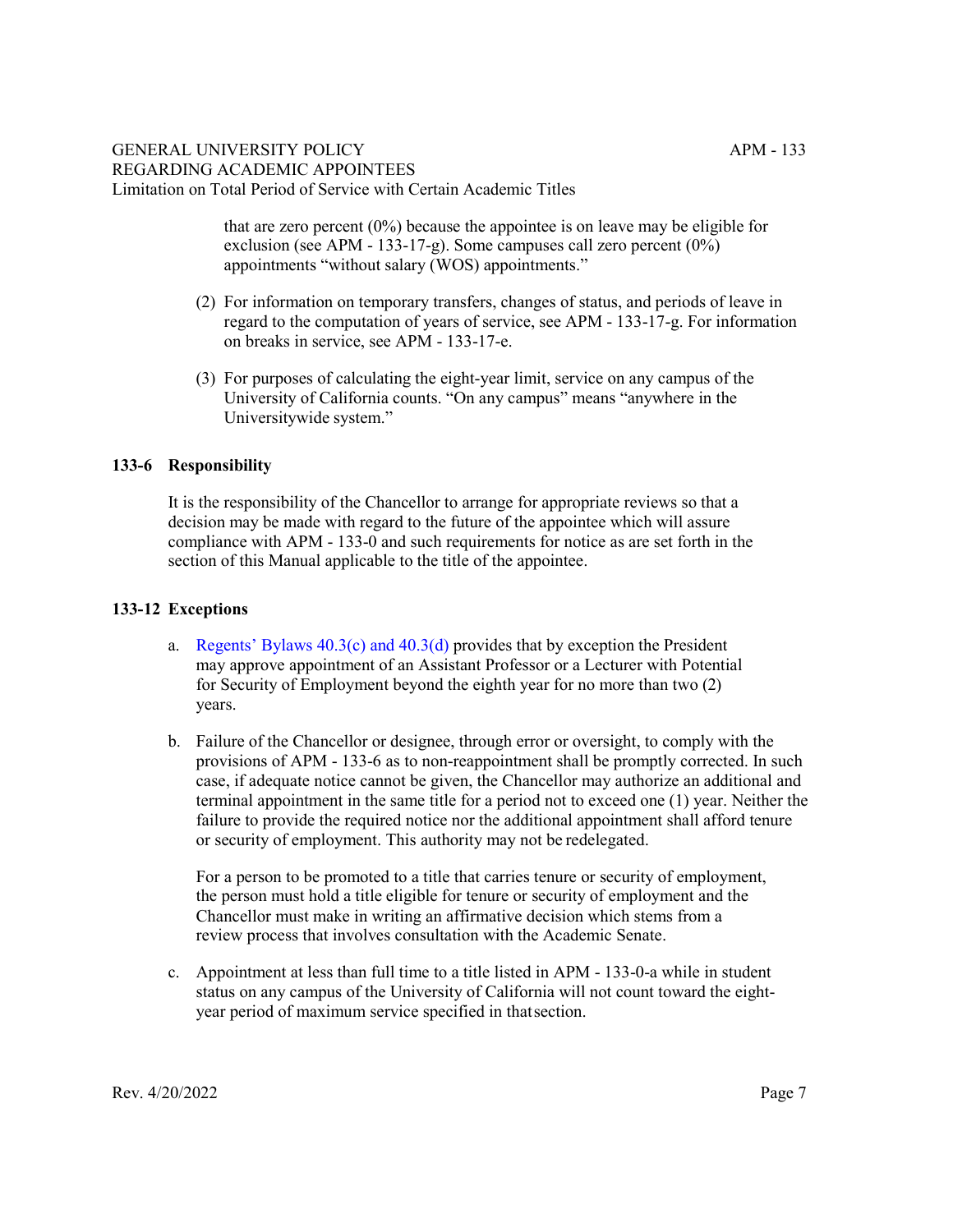# **133-17 Computation of Years of Service**

The following rules of computation shall be observed for service by an appointee with any of the titles listed in APM - 133-0-a:

- a. Years of service are calculated from the beginning of the first complete semester or quarter of service.
- b. For an academic-year appointee, the eight-year period shall consist of sixteen (16) complete semesters or, under the quarter system, twenty-four (24) complete quarters, or a combination of these two with one (1) semester equal to one and one-half (1.5) quarters. However, no academic-year appointee shall accrue more than three (3) quarters of service credit in any one (1) fiscal year toward the eight-year period unless the fourth quarter was approved under an arrangement to provide compensatory time off and that year is immediately preceded or succeeded by a two (2)-quarter year of service.
- c. For a fiscal-year appointee, the eight-year period shall consist of ninety-six (96) months of completed service, inclusive of accrued vacation time.
- d. Complete semesters or quarters of service for an academic-year appointeeand complete months of service for a fiscal-year appointee shall be counted regardless of the percentage of time of the appointment, except for those titles listed in APM -133-0-a requiring a stated minimum percent of full-time appointment.
- e. Any break in service, whether because of leave without salary or because of resignation and subsequent reappointment, does not invalidate the counting of service prior to the interruption.
- f. Service on any campus of the University of California is included in the computation.
- g. Applicability of Periods of Leave

The applicability of periods of leave toward the eight-year period shall be as follows:

- (1) Temporary transfers or changes of status from Assistant Professor (or any other title listed in APM - 133-0) to any other title or title series shall be regarded as periods of academically-related leave under this rule and shall be included as service toward the eight-year period.
- (2) A leave of absence, with or without salary, taken in the year in which the promotion review of an Assistant Professor is otherwise scheduled shall not provide a basis for postponement of that review.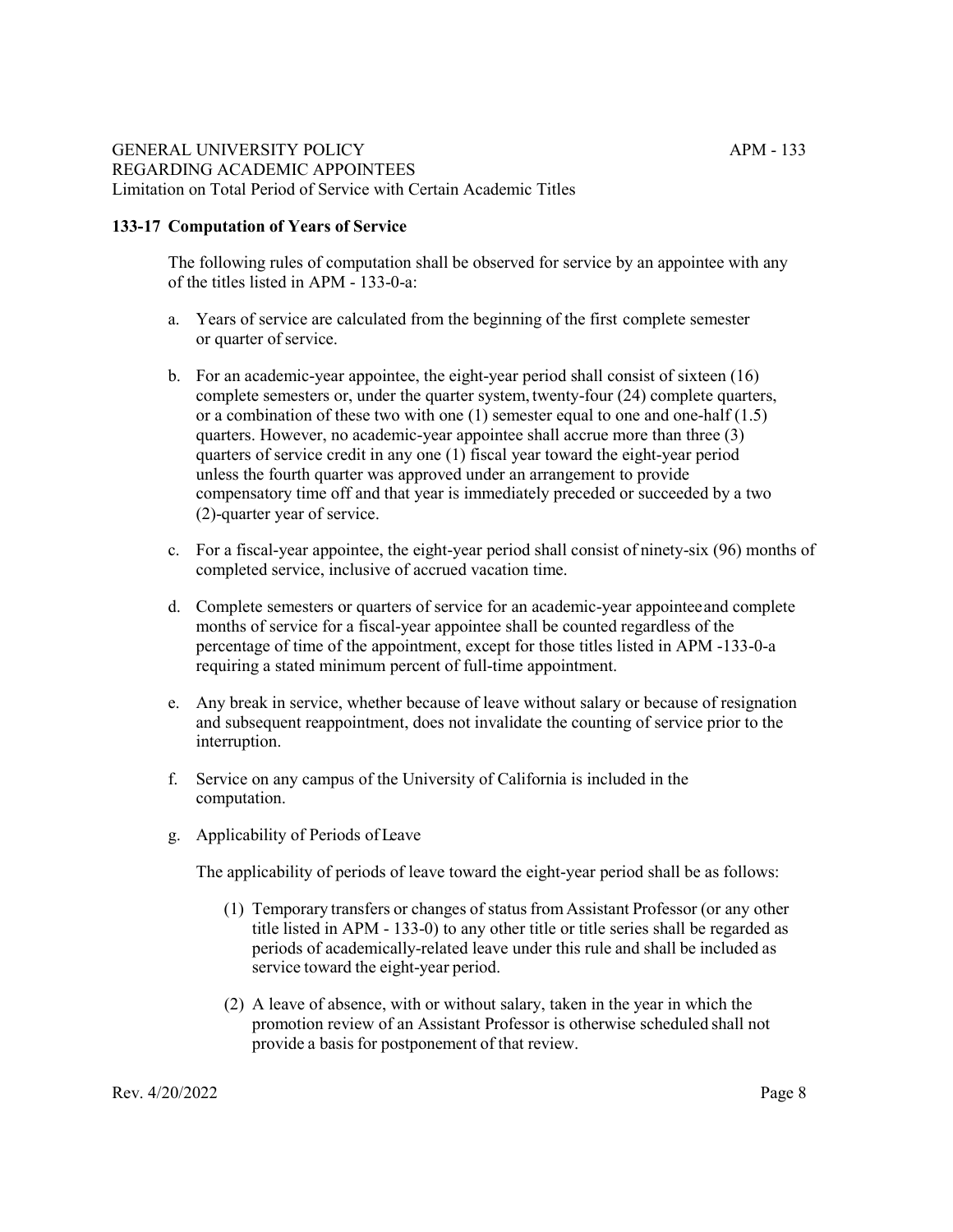(3) Periods of leave, whether with or without salary, shall be included as service toward the eight-year period unless, upon the basis of a petition filed at the time leave is requested, the Chancellor determines that the activity undertaken during the course of the leave is substantially unrelated to the individual's academic career and that the period of the leave shall not count toward the eight-year service period.

A period of leave, with or without salary, that is based on a serious health condition or disability, shall be included as service toward the eight-year period, unless, upon the basis of a petition normally filed within one (1) quarter or semester after the leave is taken, the Chancellor determines that the leave shall not be included as service toward the eight-year period. In each case, the Chancellor shall report such a decision in writing to the individual.

However, any childbearing or parental leave, provided for in [APM -](http://www.ucop.edu/academic-personnel-programs/_files/apm/apm-760.pdf) 760- 25 [and 760-27](http://www.ucop.edu/academic-personnel-programs/_files/apm/apm-760.pdf) which is equal to or exceeds one (1) semester or one (1) quarter and which is not greater than one (1) year, whether with or without salary, shall be excluded from service toward the eight-year period unless the faculty member informs the department chair in writing before, during, or within one (1) quarter or semester after the leave that it should not be excluded from service toward the eight-year period. (See APM - 133-17-a, -b, -c, -d, and -i.)

Note: Exclusion of one (1) or two (2) quarters or one (1) semester will not necessarily delay the timing of a review.

Any other approved leave provided for in APM - 133-17-h also is excluded from service toward the eight-year period.

- (4) For determining years toward the eight-year limitation of service, the combined total of periods of leave unrelated to academic duties and time off the clock may not exceed two(2)years.
- h. Stopping the Clock

A faculty member may request to stop the clock during the probationary period for personal reasons (see below), including childbearing, childrearing, serious health condition, disability, bereavement, or significant circumstance or event that disrupts a faculty member's ability to pursue University duties. Extensions are normally granted for a period of up to one (1) year for each event, automatically for some reasons, and upon request and approval for other reasons. For those extensions needing approval, such approval will be at the discretion of the Chancellor.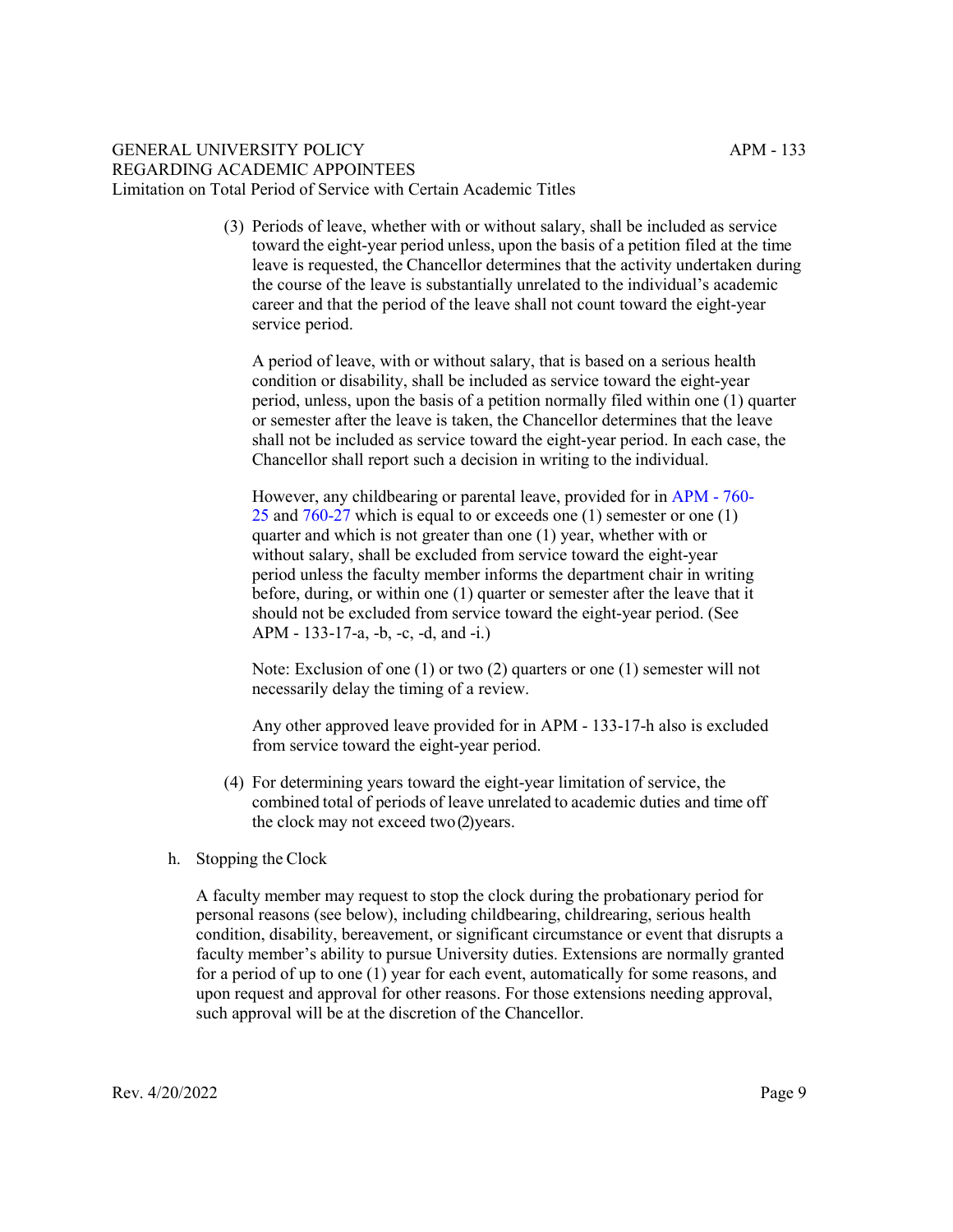A faculty member may be granted no more than two (2) years of extension during the probationary period. A faculty member is eligible to stop the clock even if the faculty member does not take a formal leave or have a modification of duties. A request to stop the clock should be made as soon as the need becomes apparent.

(1) Childbearing or Childrearing [\(See APM -](http://www.ucop.edu/academic-personnel-programs/_files/apm/apm-760.pdf) 760)

A faculty member may stop the clock during the probationary period to care for any child who is, or becomes part of the faculty member's family. To be eligible to stop the clock, a faculty member at the Assistant level must be responsible for fifty percent (50%) or more of the care of the child. The birth or placement of one (1) or more children at the same time constitutes a single event of birth or placement. [\(See also APM -](http://www.ucop.edu/academic-personnel-programs/_files/apm/apm-760.pdf) 760-30.)

For a faculty member who takes childbearing and/or parental leave and who has provided the appropriate documentation supporting the need for the leave, the period of approved leave will be automatically excluded from service in accordance with APM - 133-17-g(3).

(2) Serious Health Condition Including Disability or Bereavement

A faculty member may request to stop the clock during the probationary period, when the faculty member's ability to pursue University duties is significantly disrupted by a serious health condition or disability, by the need to care for a close family member who is seriously ill, or by the death of a close family member. This provision also covers other persons residing in the faculty member's household or cases involving close personal connection or interdependence.

For a faculty member with a serious health condition or disability who has provided the appropriate supporting medical documentation and for whom stopping the clock would be a reasonable accommodation as determined by the University, an appropriate period (which may include periods of leave provided as a reasonable accommodation) will be excluded from service upon the request of the faculty member. A faculty member's request to stop the clock by the need to care for a close family member who is seriously ill or by the death of a close family member must provide supporting documentation as required by campus procedures.

A faculty member's request to extend the tenure clock for a period longer than an approved sick leave or extended illness leave may be appropriate in certain circumstances, although the two (2)-year extension limit still applies.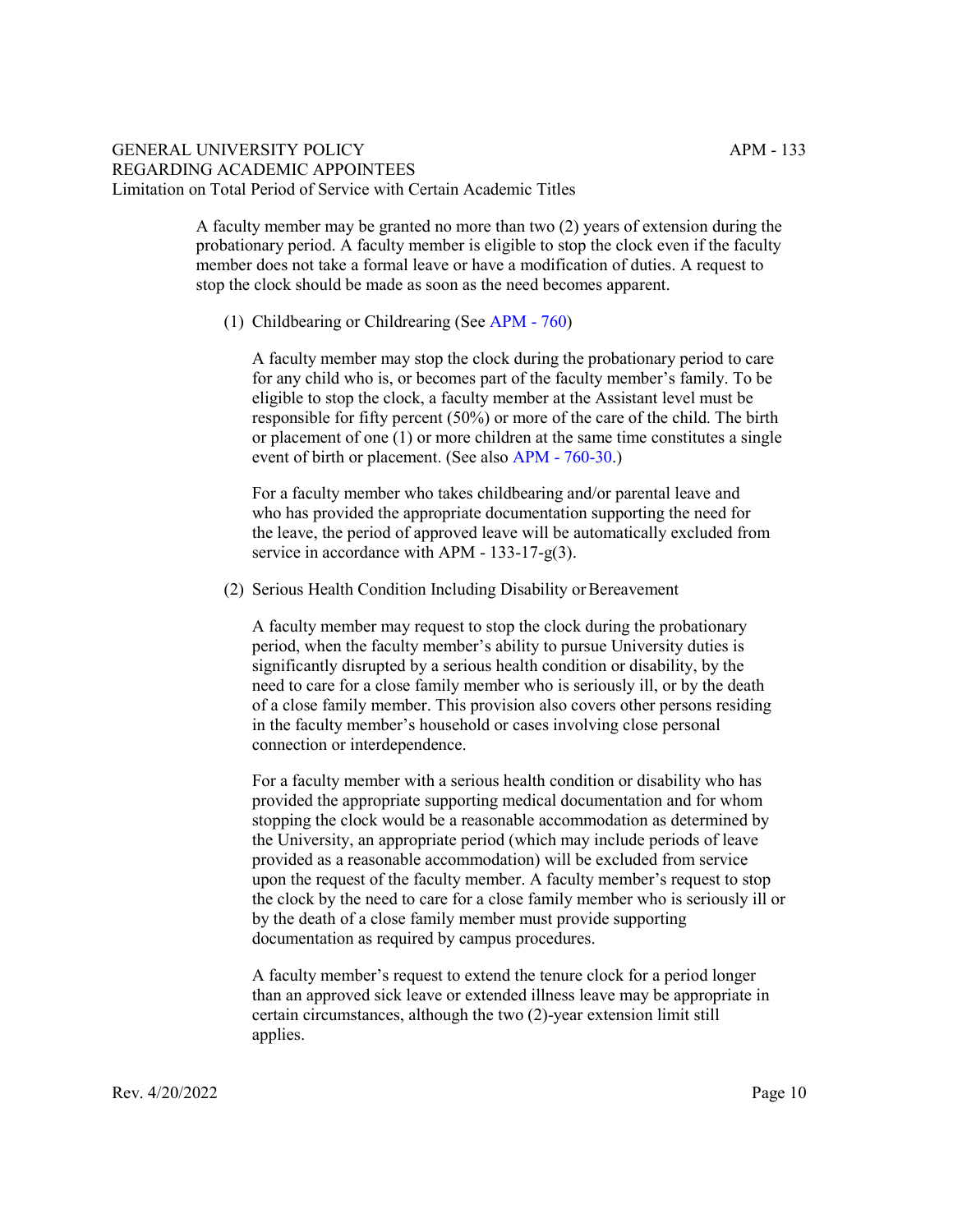(3) Significant Circumstance or Event

A faculty member may request to stop the clock during the probationary period, for reasons due to a significant circumstance or event beyond the faculty member's control that disrupts the faculty member's ability to pursue University duties. Examples of significant circumstances or events beyond the faculty member's control for which the faculty member may request to stop the clock include the effects of a natural disaster or the effects of significant delays in the provision of research space, facilities, or resources committed to the faculty member and necessary for the faculty member's research activities. The faculty member must provide appropriate supporting documentation, as determined by established campus procedures.

i. Faculty members shall not be arbitrarily disadvantaged in their promotion, advancement, or compensation because they have elected to take a childbearing or parental leave, to stop the clock for reasons listed in section (h) above, or to defer a personnel review. Personnel reviews that are deferred due to a family accommodation as defined in [APM -](http://www.ucop.edu/academic-personnel-programs/_files/apm/apm-760.pdf) 760 should be treated procedurally in the same manner as personnel reviews conducted at the usual intervals. The file shall be evaluated without prejudice as if the work were done in the normal period of service and so stated in the department chair's letter.

## **133-20 Notice of Non-Reappointment**

The schedule for the Professor series set forth in [APM -](http://www.ucop.edu/academic-personnel-programs/_files/apm/apm-220.pdf) 220-20 applies also to notice not to reappoint individuals with titles listed in APM - 133-0-a except for individuals with Acting or Visiting appointments. Appointments of these latter types are selfterminating with specified ending dates, and no further notice is required.

## **133-96 Reports**

[See APM -](http://www.ucop.edu/academic-personnel-programs/_files/apm/apm-200.pdf) 200-96.

# **Revision History**

April 20, 2022:

• Technical revisions to update references to Regental governing documents. September 23, 2020:

• Technical revision to remove gendered language and to correct minor grammatical errors. October 1, 2018:

• Substantive revisions to support revisions made to [APM -](https://www.ucop.edu/academic-personnel-programs/_files/apm/apm-285.pdf) 285; and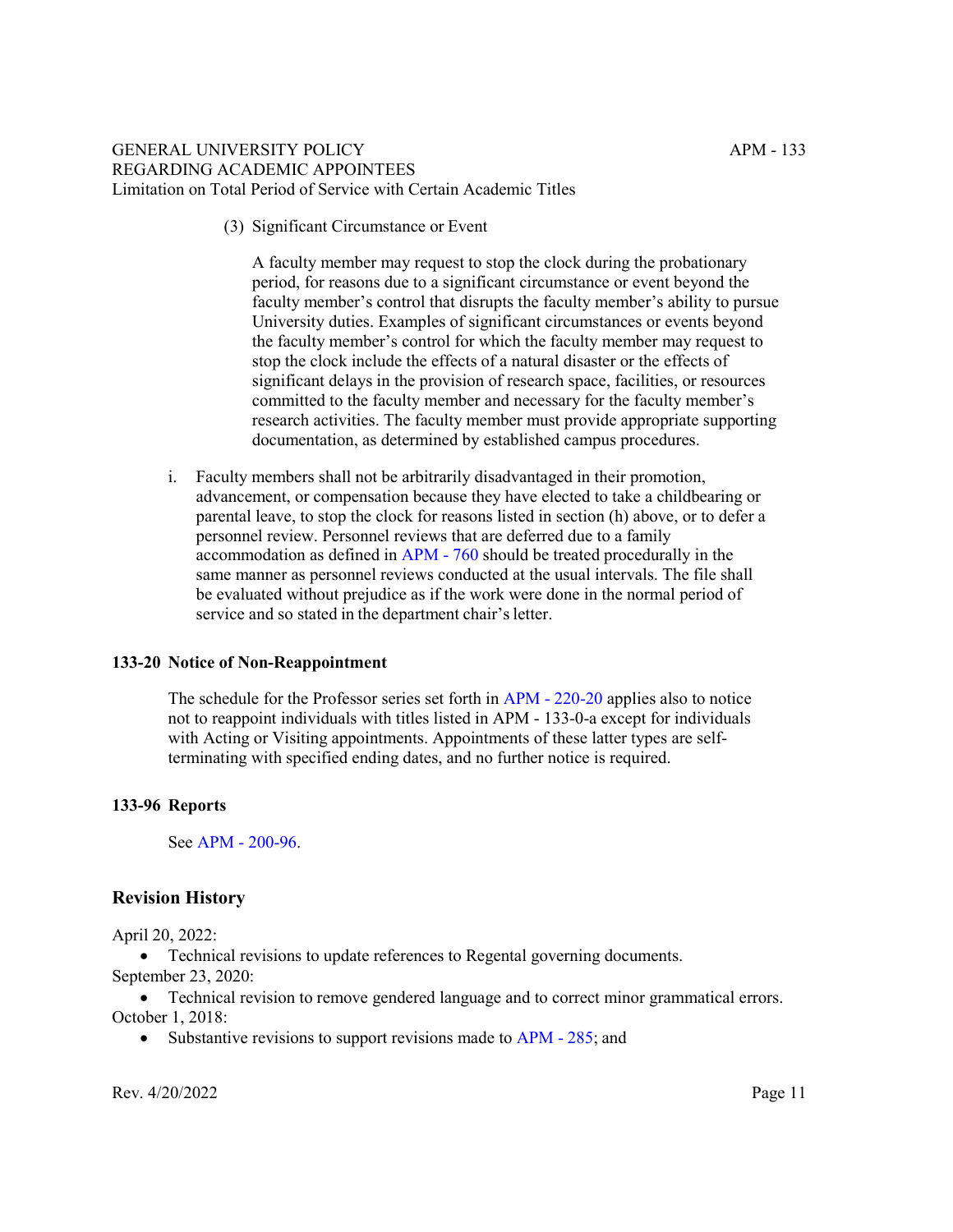• Revisions to titles in the Lecturer with Security of Employment series.

For details on prior revisions, please visit th[e Academic Personnel and Programs website.](https://www.ucop.edu/academic-personnel-programs/academic-personnel-policy/policy-issuances-and-guidelines/index.html)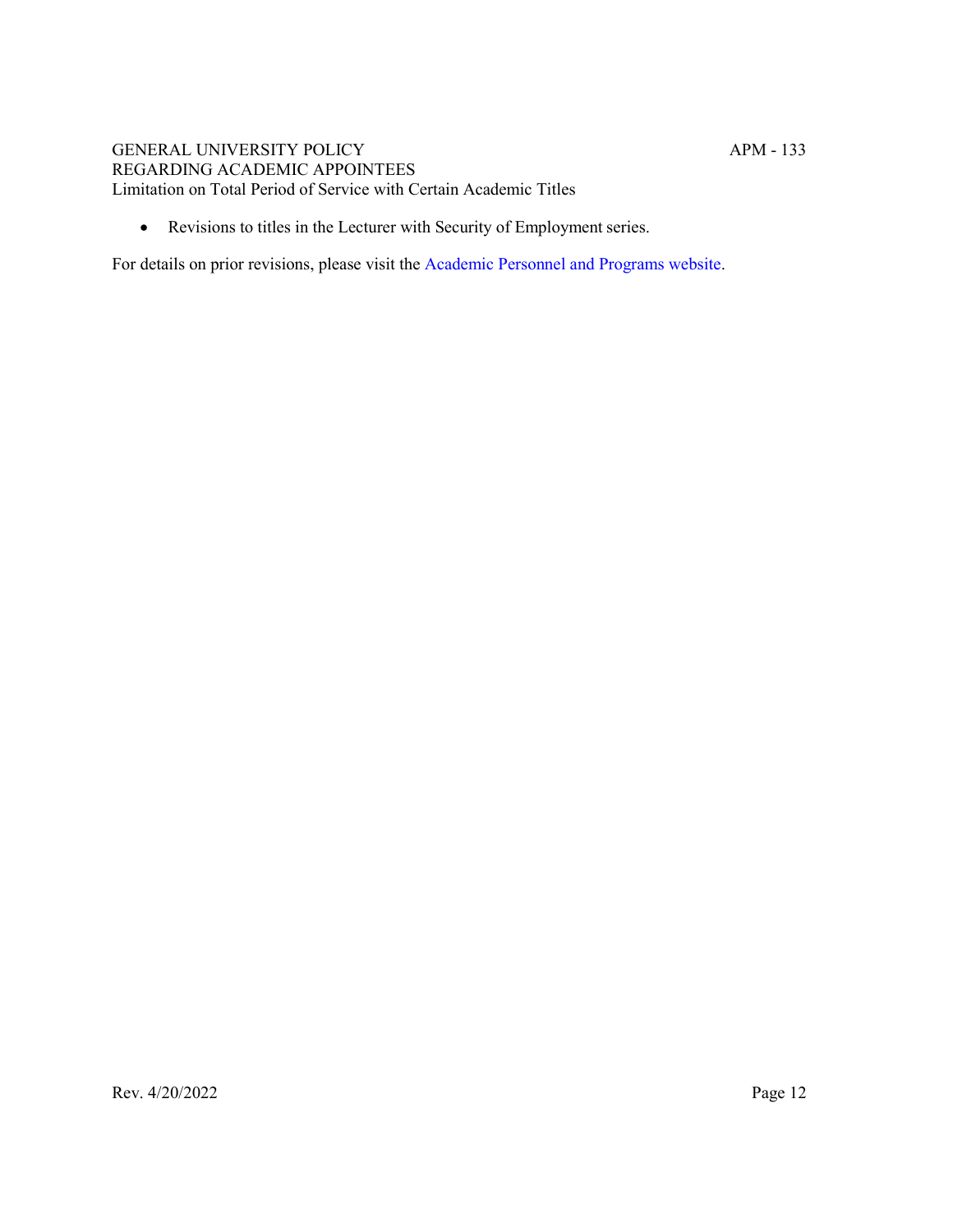Titles in Which Service Counts Toward the Eight-Year Limitation

| <b>Titles</b>                                            | <b>Percent of Time</b> | <b>Time Counts Toward</b><br><b>Series with</b><br>(T) Tenure: 133-0-a | <b>Maximum</b><br>Period in<br><b>Years for Each</b> |
|----------------------------------------------------------|------------------------|------------------------------------------------------------------------|------------------------------------------------------|
| <b>Professor Series and Related</b><br><b>Titles</b>     |                        | (S) SOE: 133-0-b                                                       | <b>Title</b>                                         |
| Instructor                                               | Any                    | T, S                                                                   | $2^*$                                                |
| <b>Assistant Professor</b>                               | Any                    | T, S                                                                   | 8                                                    |
| <b>Acting Assistant Professor</b>                        | Any                    | T, S                                                                   | $\overline{2}$                                       |
| Visiting Assistant Professor                             | Any                    | T, S                                                                   | $\overline{2}$                                       |
| <b>Acting Associate Professor</b>                        | Any                    | T, S                                                                   | $\overline{4}$                                       |
| Visiting Associate Professor                             | Any                    | T, S                                                                   | $2^{**}$                                             |
| <b>Acting Professor</b>                                  | Any                    | T, S                                                                   | $4***$                                               |
| <b>Visiting Professor</b>                                | Any                    | T, S                                                                   | $2^{**}$                                             |
| <b>Supervisor of Physical</b><br><b>Education Series</b> |                        |                                                                        |                                                      |
| Junior Supervisor                                        | Any                    | T, S                                                                   | $\overline{2}$                                       |
| <b>Assistant Supervisor</b>                              | Any                    | T, S                                                                   | 8                                                    |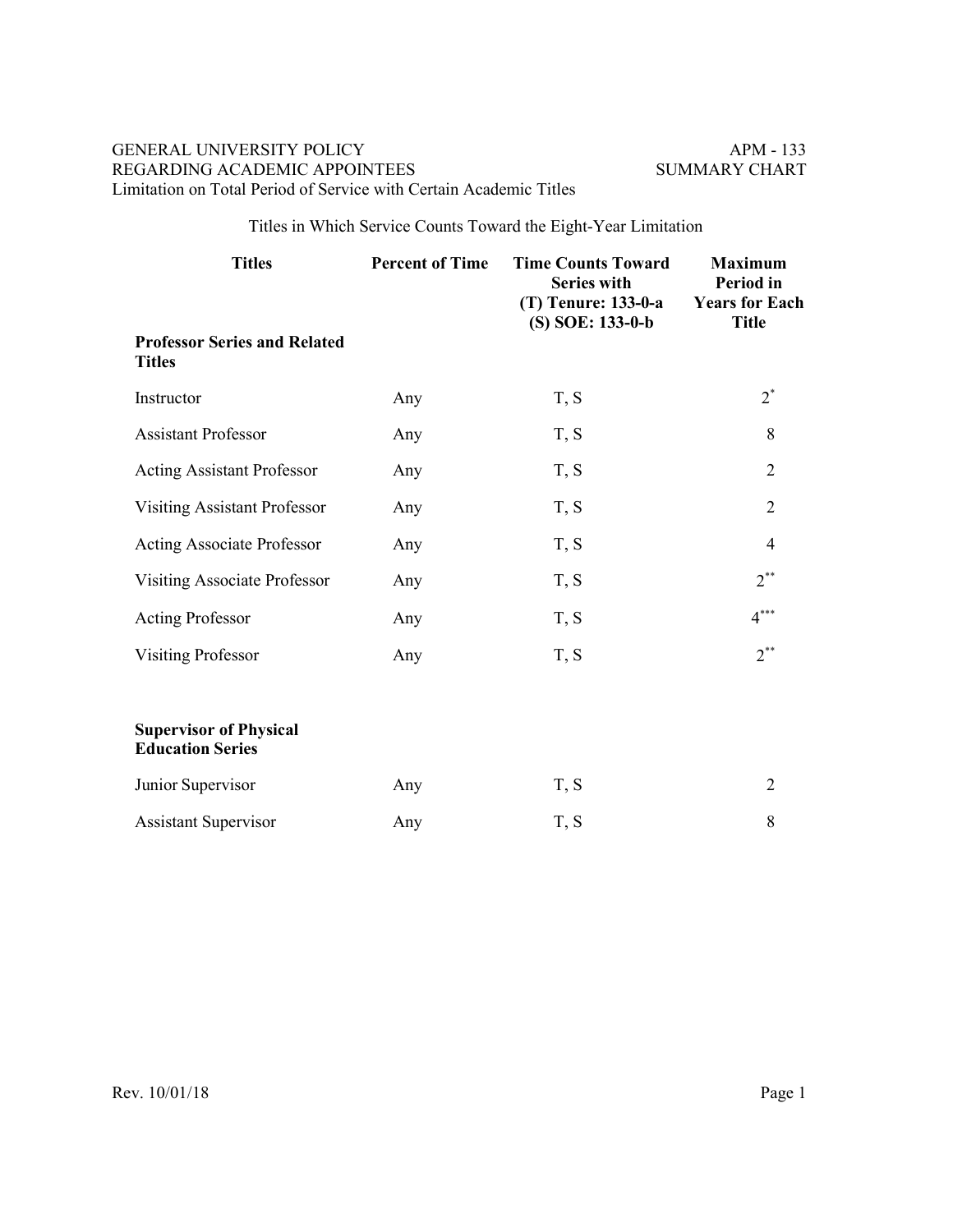| <b>Titles</b>                                                 | <b>Percent of Time</b> | <b>Time Counts Toward</b><br><b>Series with</b><br>(T) Tenure: 133-0-a<br>(S) SOE: 133-0-b | <b>Maximum</b><br><b>Period</b> in<br><b>Years for Each</b><br><b>Title</b> |
|---------------------------------------------------------------|------------------------|--------------------------------------------------------------------------------------------|-----------------------------------------------------------------------------|
| <b>Professor in Residence Series</b>                          |                        |                                                                                            |                                                                             |
| Instructor in Residence                                       | Any                    | T, S                                                                                       | $\overline{2}$                                                              |
| Assistant Professor in<br>Residence                           | Any                    | T, S                                                                                       | 8                                                                           |
| <b>Professor of Clinical</b><br>(e.g., Medicine) Series       |                        |                                                                                            |                                                                             |
| <b>Assistant Professor of Clinical</b>                        | Any                    | S                                                                                          | 8                                                                           |
| (e.g., Medicine)                                              |                        |                                                                                            |                                                                             |
| <b>Health Sciences Clinical</b><br><b>Professor Series</b>    |                        |                                                                                            |                                                                             |
| <b>Health Sciences Assistant</b><br><b>Clinical Professor</b> | More than<br>50%       | S                                                                                          | 8                                                                           |
| <b>Adjunct Professor Series</b>                               |                        |                                                                                            |                                                                             |
| Adjunct Instructor                                            | More than<br>50%       | S                                                                                          | $\overline{2}$                                                              |
| <b>Assistant Adjunct Professor</b>                            | More than<br>50%       | S                                                                                          | 8                                                                           |
| <b>Astronomer Titles</b>                                      |                        |                                                                                            |                                                                             |
| Junior Astronomer                                             | Any                    | T                                                                                          | $\overline{2}$                                                              |
| <b>Acting Junior Astronomer</b>                               | Any                    | T                                                                                          | $\overline{2}$                                                              |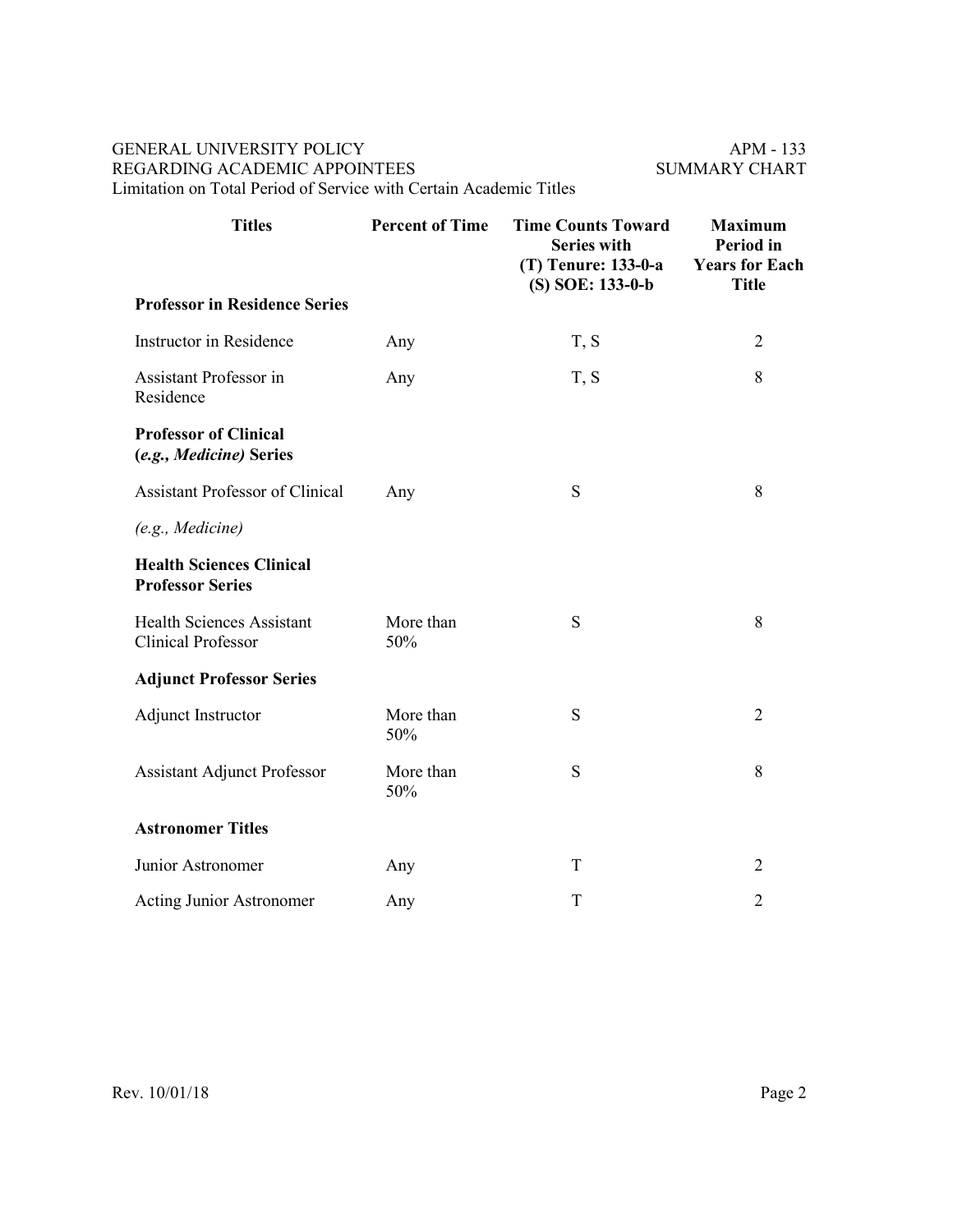| <b>Titles</b>                                                | <b>Percent of Time</b> | <b>Time Counts Toward</b><br><b>Series with</b><br>(T) Tenure: 133-0-a<br>(S) SOE: 133-0-b | <b>Maximum</b><br><b>Period</b> in<br><b>Years for Each</b><br><b>Title</b> |
|--------------------------------------------------------------|------------------------|--------------------------------------------------------------------------------------------|-----------------------------------------------------------------------------|
| <b>Assistant Astronomer</b>                                  | Any                    | T                                                                                          | 8                                                                           |
| <b>Acting Assistant Astronomer</b>                           | Any                    | T                                                                                          | $\overline{2}$                                                              |
| <b>Visiting Assistant Astronomer</b>                         | Any                    | T                                                                                          | $\overline{2}$                                                              |
| Agronomist in A.E.S. Titles…                                 |                        |                                                                                            |                                                                             |
| Junior Agronomist                                            | Any                    | T                                                                                          | $\overline{2}$                                                              |
| <b>Acting Junior Agronomist</b>                              | Any                    | T                                                                                          | $\overline{2}$                                                              |
| <b>Assistant Agronomist</b>                                  | Any                    | T                                                                                          | 8                                                                           |
| <b>Acting Assistant Agronomist</b>                           | Any                    | T                                                                                          | $\overline{2}$                                                              |
| <b>Visiting Assistant Agronomist</b>                         | Any                    | T                                                                                          | $\overline{2}$                                                              |
| <b>Lecturer with Security of</b><br><b>Employment</b>        |                        |                                                                                            |                                                                             |
| Lecturer with Potential for<br>Security of Employment        | More<br>than 50%       | S                                                                                          | 8                                                                           |
| Acting Lecturer with Potential<br>for Security of Employment | More<br>than 50%       | S                                                                                          | 8                                                                           |
| Acting Lecturer with Security of<br>Employment               | More<br>than 50%       | S                                                                                          | 8                                                                           |
| Acting Senior Lecturer with<br>Security of Employment        | More<br>than 50%       | $\mathbf S$                                                                                | 8                                                                           |

 $\overline{a}$ 

<span id="page-14-0"></span><sup>\*\*\*\*</sup> A.E.S. - Agricultural Experiment Station